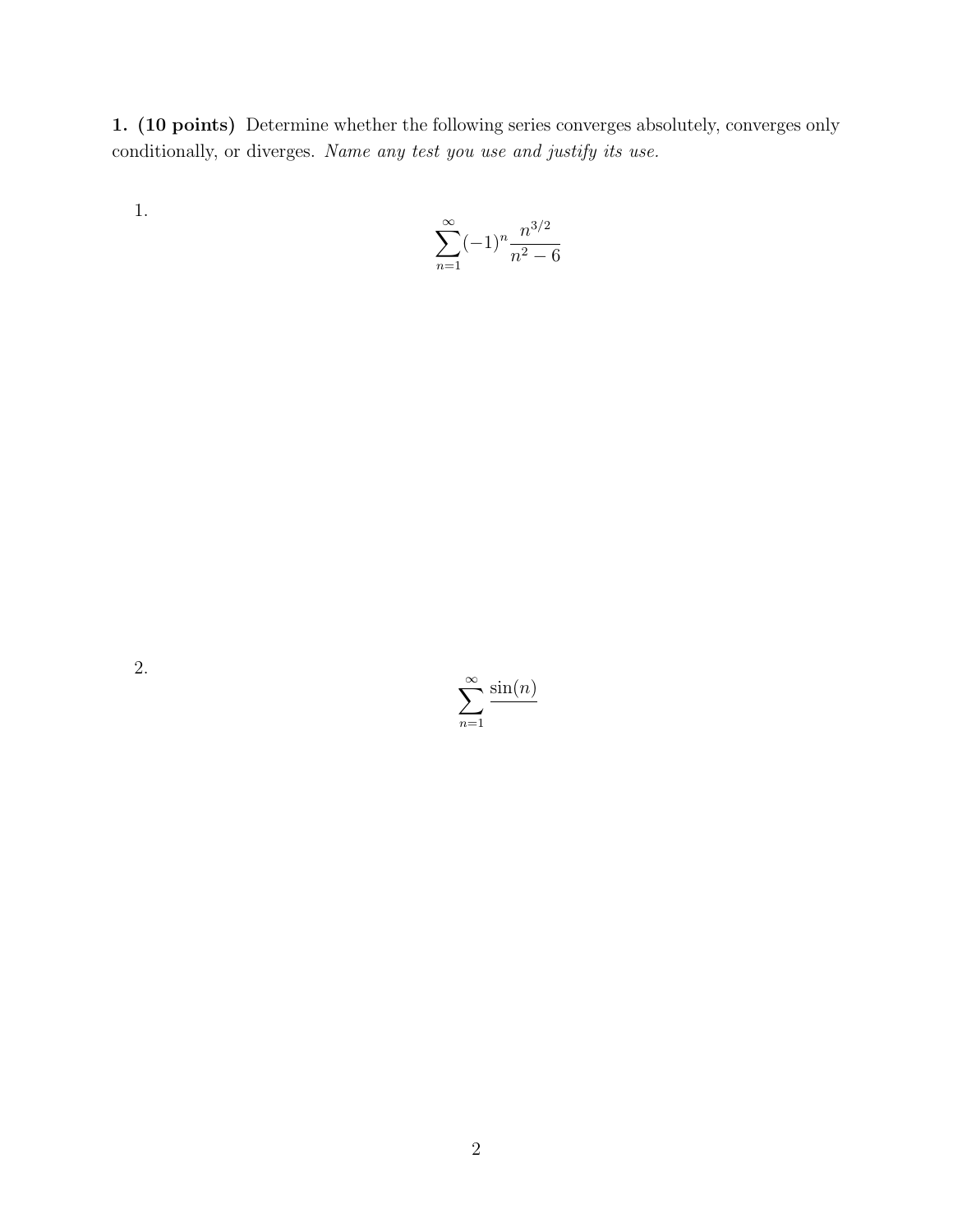2. (10 points) Determine whether the following series converges absolutely, converges only conditionally, or diverges. *Name any test you use and justify its use.*

1.

$$
\sum_{n=1}^{\infty} (-1)^n \frac{3\ln(n)}{n}
$$

2.

 $\sum_{\infty}$ *n*=1  $(-1)^n \frac{3 \ln(n)}{n^2}$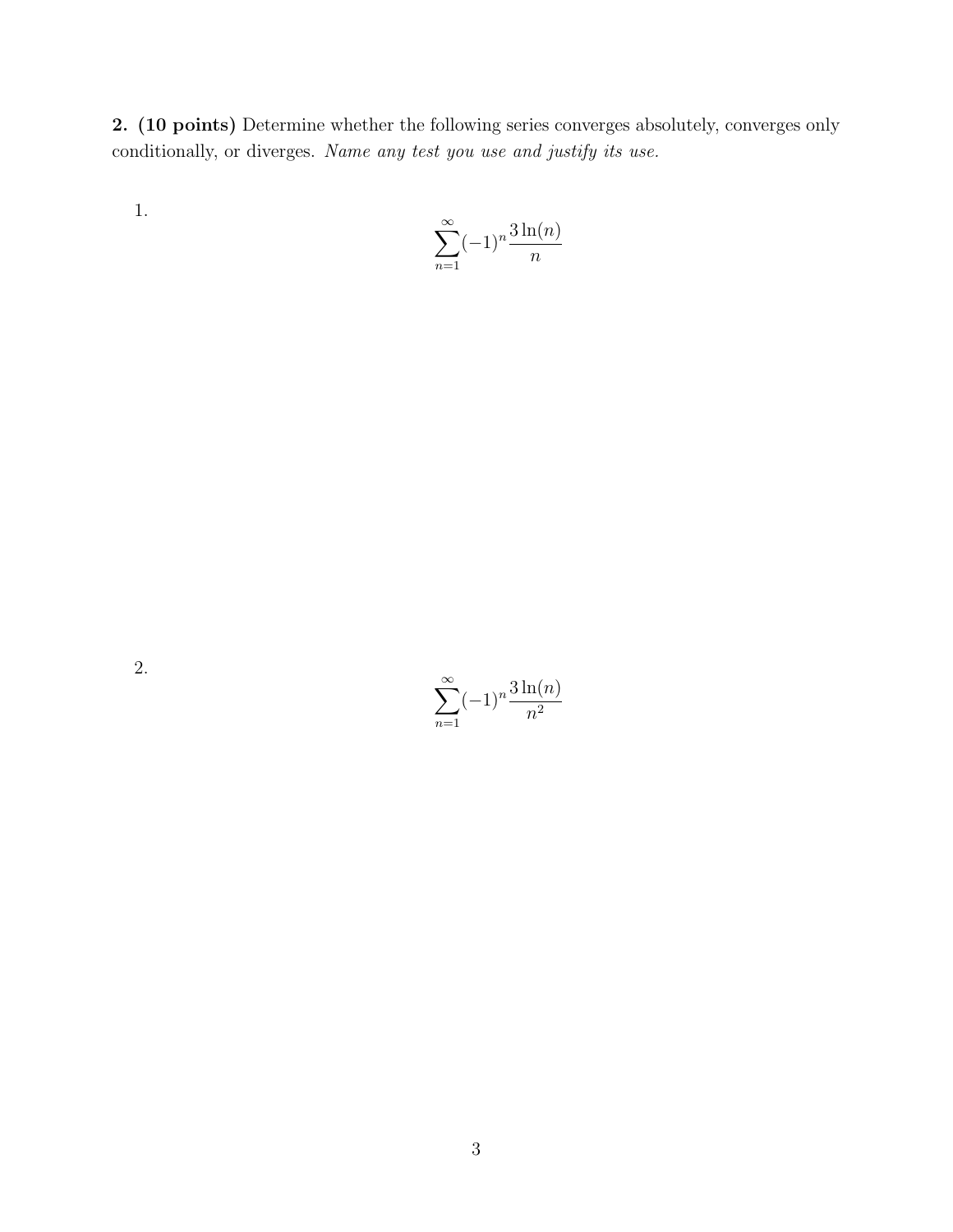3. (20 points) Find the radius and interval of convergence of the following power series.

$$
\sum_{n=1}^{\infty} \frac{(-5)^n (x-3)^n}{(n-2)^{3/2} 4^n}.
$$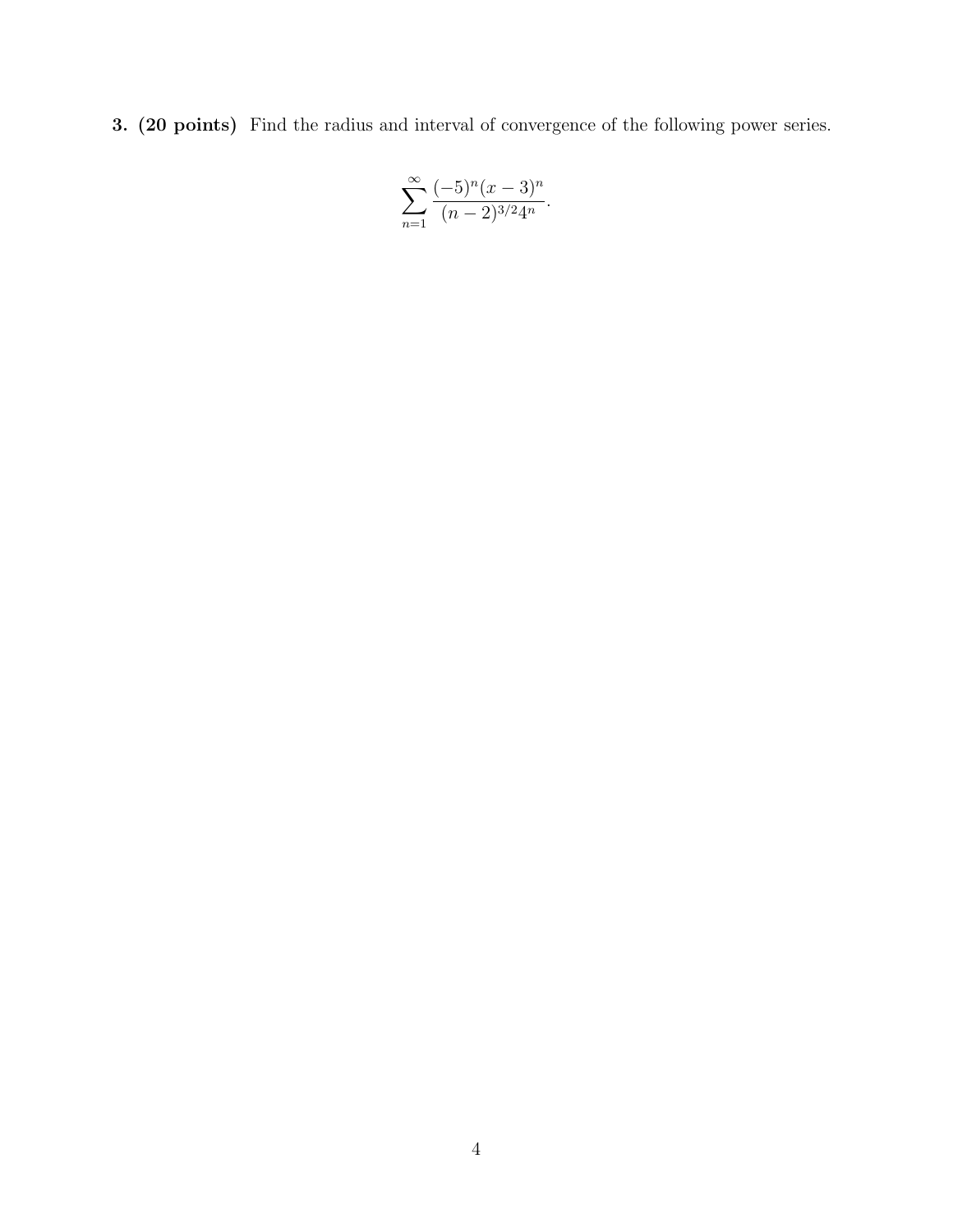## 4. (20 points)

(a) Consider the function  $f(x) = \ln(2x)$ . Find a power series expansion of  $f(x)$  about  $x = 3$ .

(b) Use the ratio test to find the radius and interval of convergence of the series you found in (c). *No credit will be given for solutions not using the ratio test.*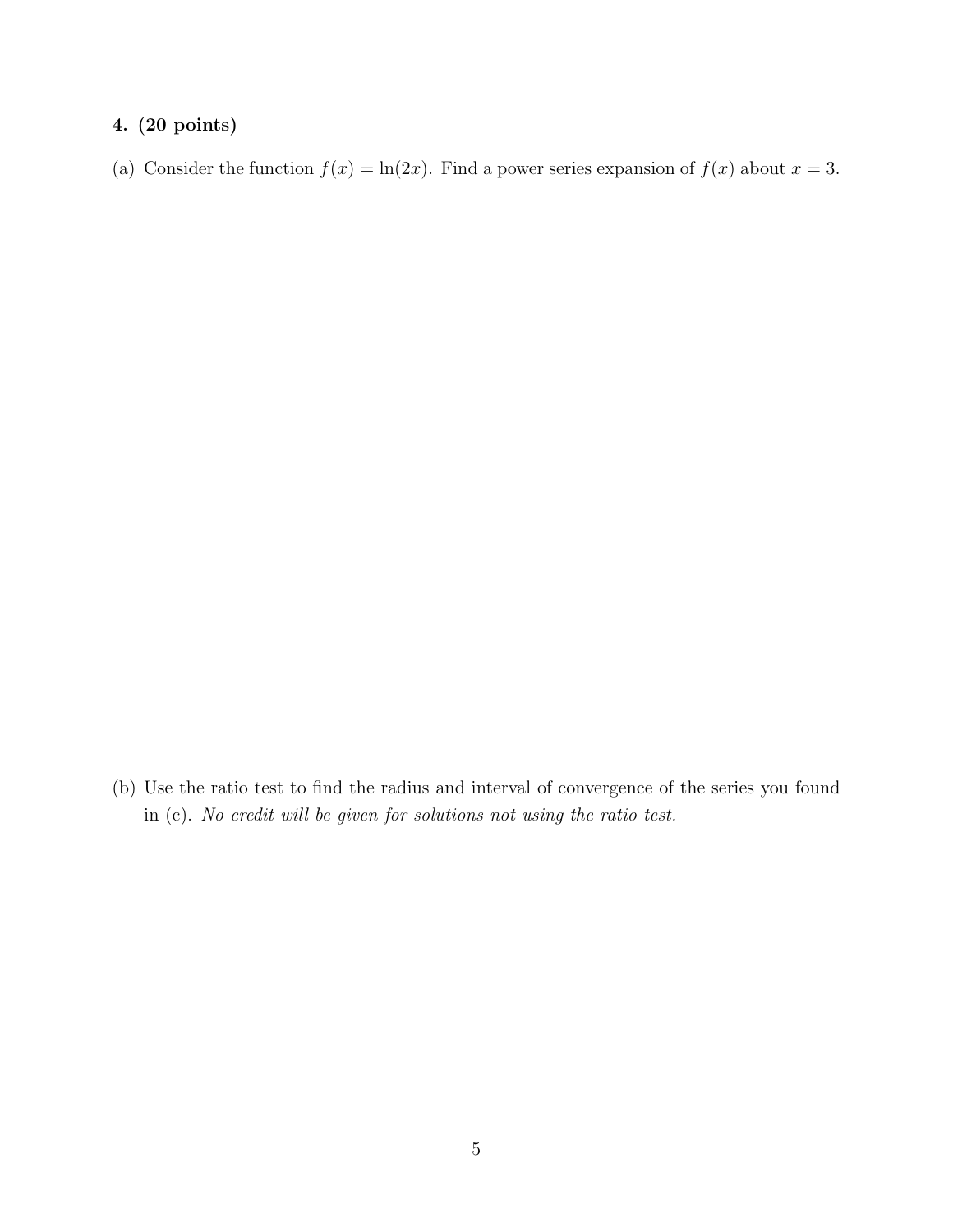## 5. (20 points)

(a) Find the Maclaurin series expansion of the function

$$
f(x) = \frac{2e^{\frac{x}{2}} - 2 - x}{x^2},
$$

write out the first four nonzero terms, and express the series in sigma notation.

- (b) What is the value of  $f^{(10)}(0)$ ?
- (c) What is the value of  $f^{(11)}(0)$ ?
- (d) What is the value of  $\lim_{x\to 0} f(x)$ ?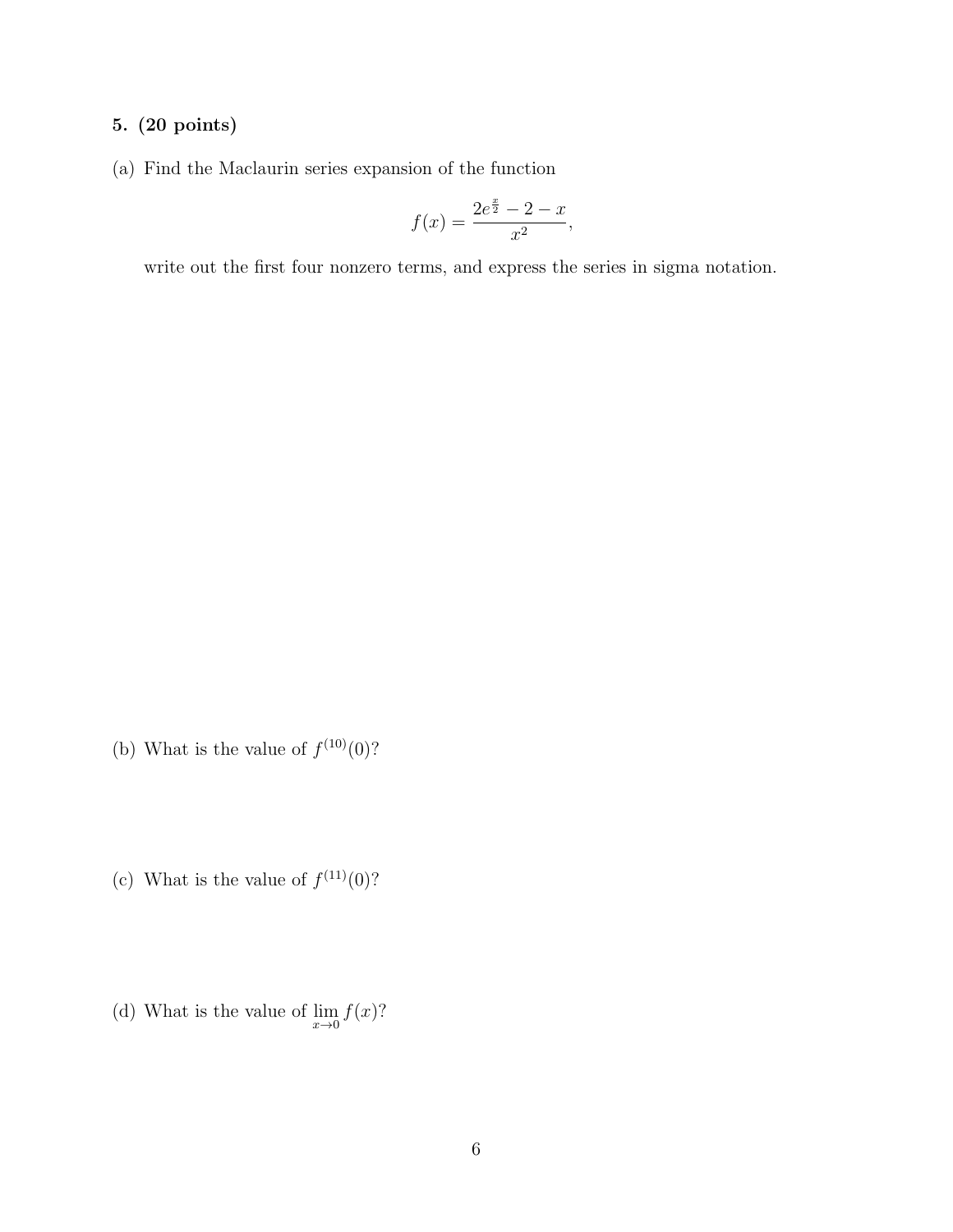6. (10 points) Write out the first three terms and then find the sum of each of the following series. *Your table of Maclaurin series expansions might be helpful*.

(a) 
$$
\sum_{n=0}^{\infty} \frac{1}{n! \, 3^n} 10^n =
$$

(b) 
$$
\sum_{n=0}^{\infty} \frac{(-1)^{n-1}}{(2n+1)} \frac{1}{2^{2n+1}} =
$$

(c) 
$$
\sum_{n=1}^{\infty} \frac{4^n (-1)^{n-1}}{n \, 5^n} =
$$